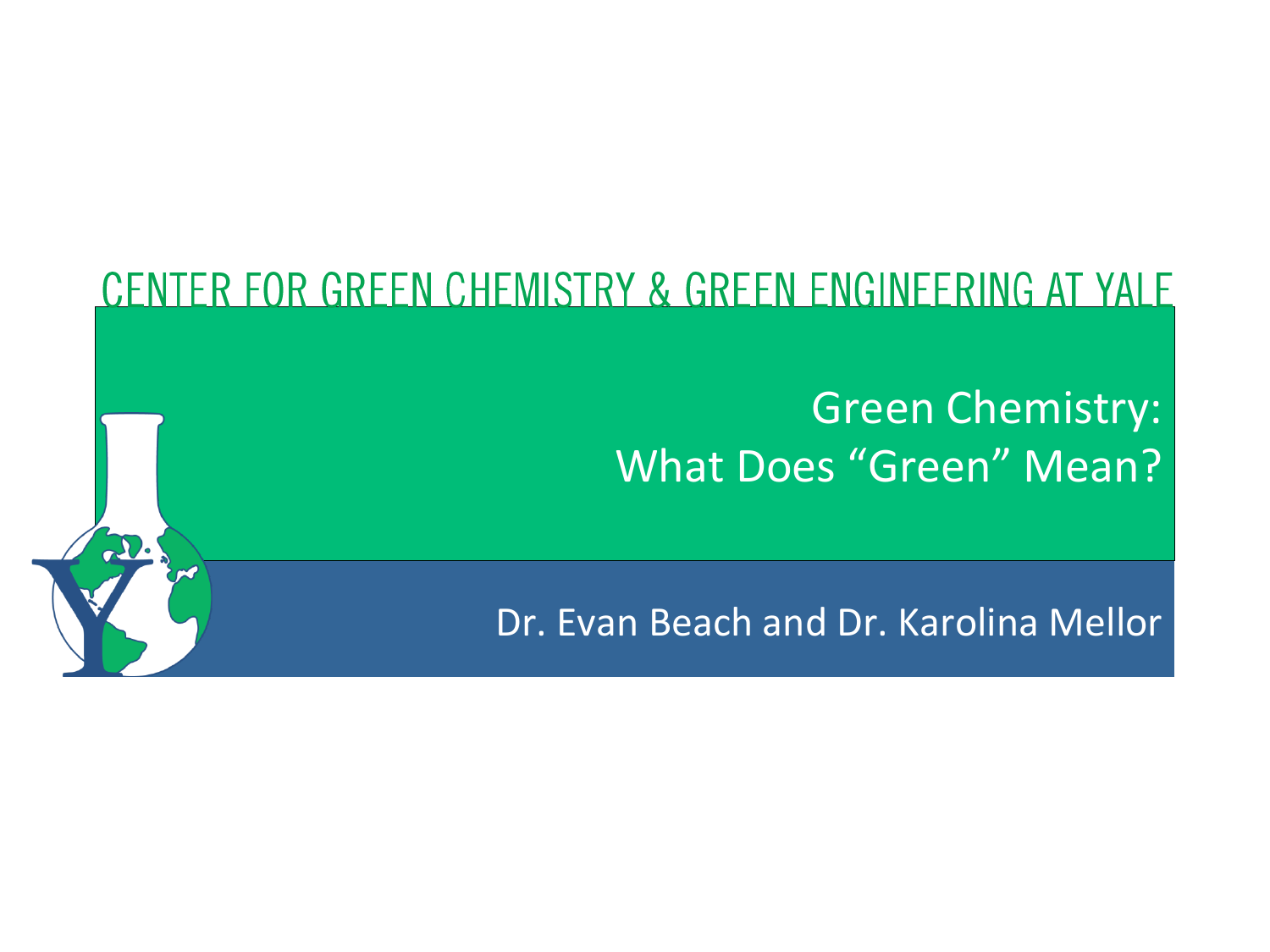#### CENTER FOR GREEN CHEMISTRY & GREEN ENGINEERING AT YALE



**MAAH** 

#### NSF/GCI/ANSI 355

i S U S T A I N ™ Green Chemistry Index



**Green Chemistry Metrics** 

**Measuring and Monitoring**<br>Sustainable Processes

**Alexei Lapkin and David Constable**<br>**Editors** 

**WILEY** 

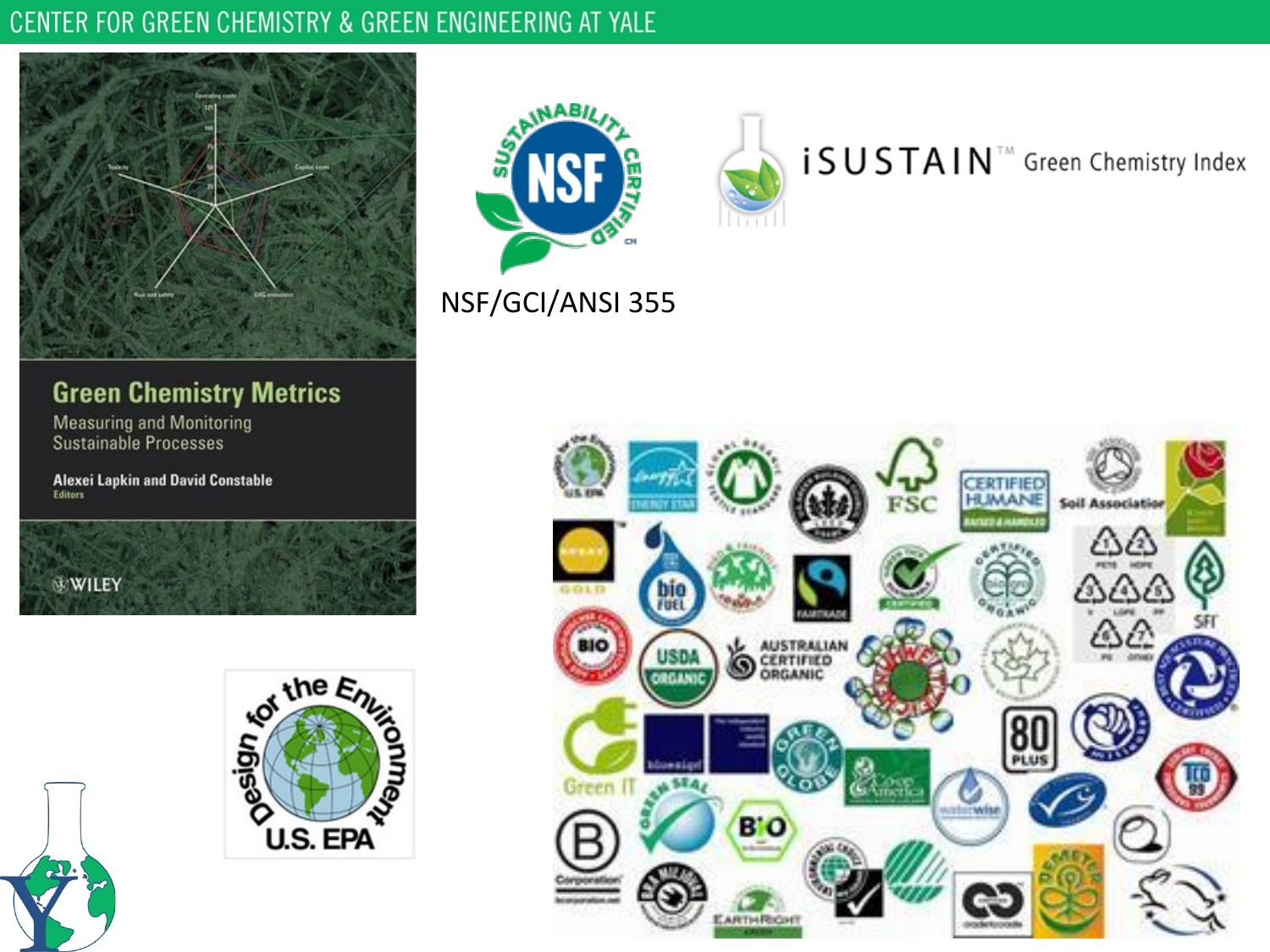# What green chemistry is *not*

- Banning/restricting chemicals
- Making political/value judgments
- Dogma

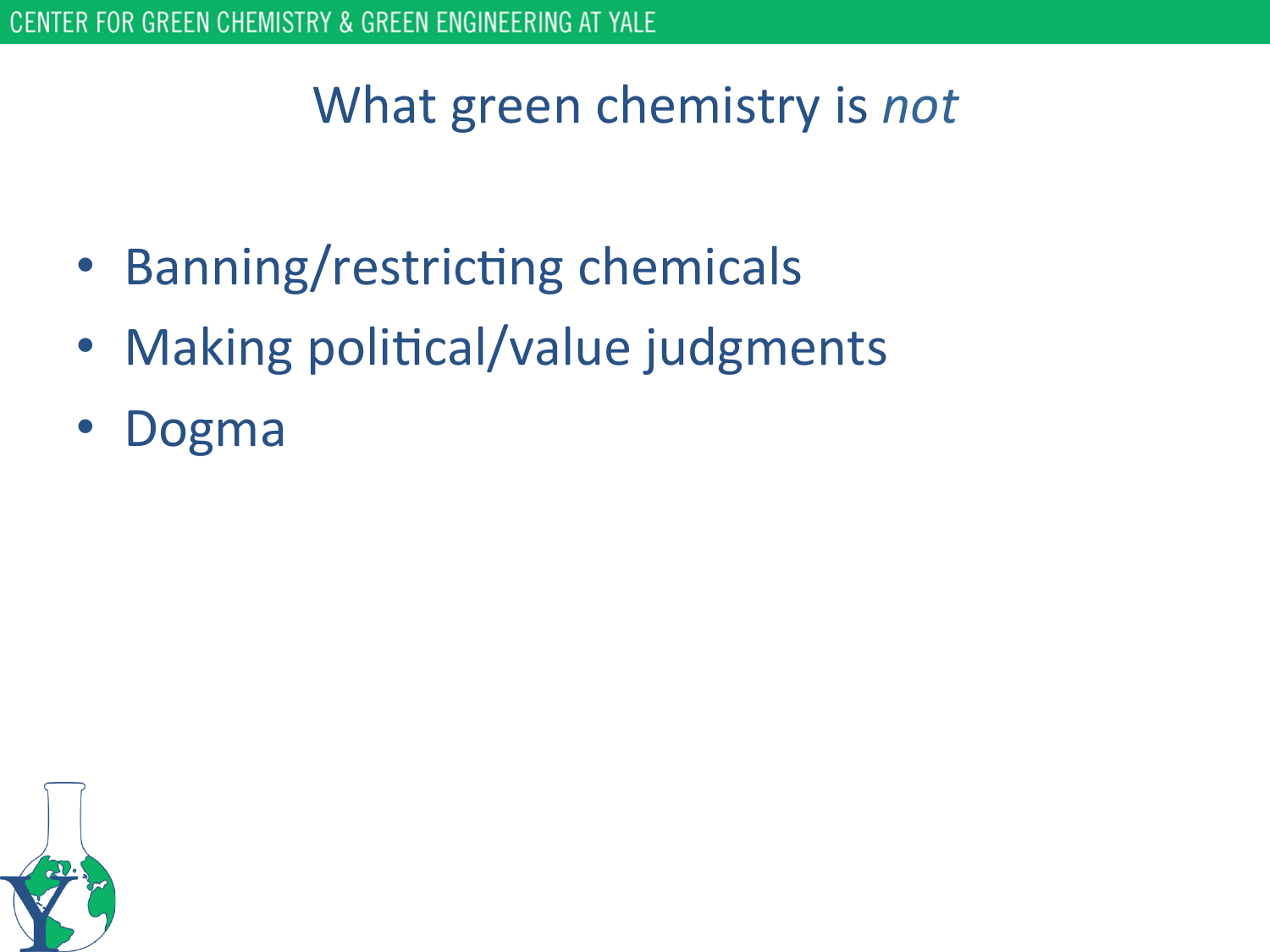#### Green Chemistry: *Design*

Green chemistry is "the design of chemical products and processes that *reduce* or eliminate the use and generation of hazardous substances".

Green chemistry recognizes hazard as a molecular property that chemists can influence in the same way that we design molecules for color, solubility, melting point, reactivity, etc.

Hazard refers to the endangerment of humans or other life we depend on:

- Physical danger— fire and explosions
- Global deterioration  $-$  global warming, ozone depletion, exhaustion of natural resources, acid rain, and others
- Toxicological effects— acute and chronic, including emerging issues such as endocrine disruption and epigenetic phenomena

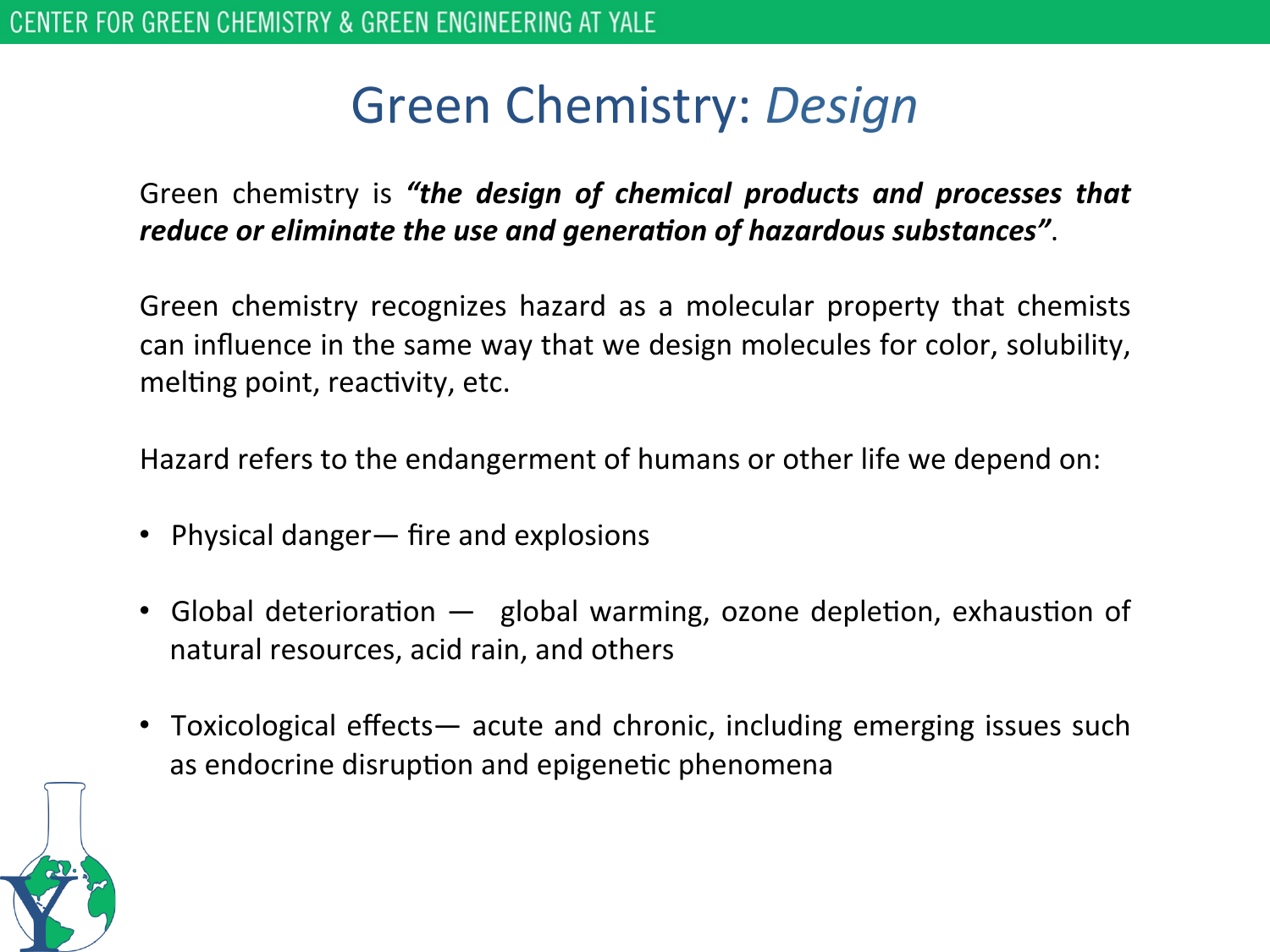# What green chemistry *is*

- Adding a layer of technical challenge
- Providing new tools
- Providing new choices
- A process of continuous improvement

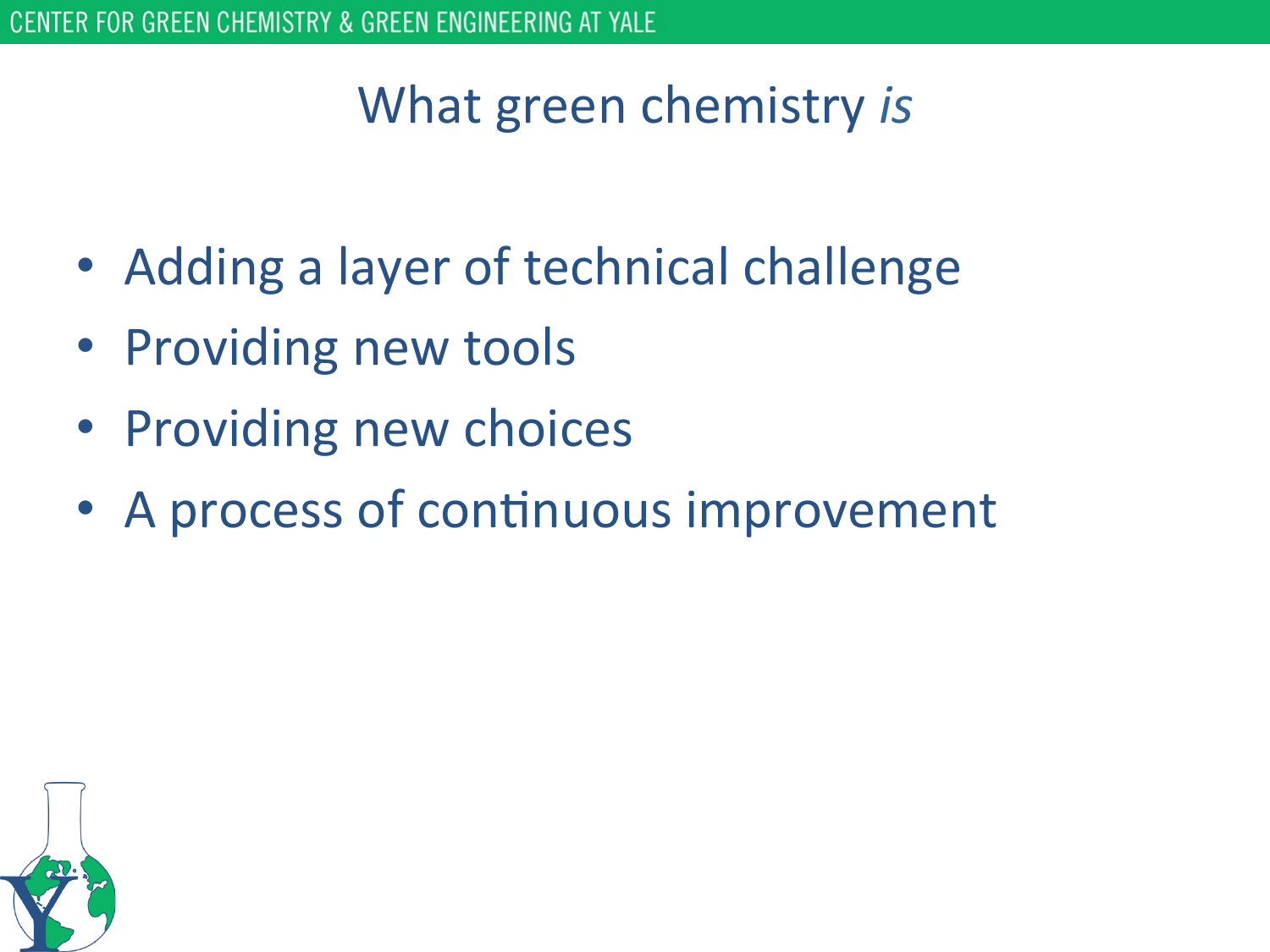# Principles of green chemistry (1998)

- 1. It is better to prevent waste that to treat or clean up waste after it is formed.
- 2. Synthetic methods should be designed to maximize the incorporation of all materials used in the process into the final product.
- 3. Wherever practicable, synthetic methodologies should be designed to use and generate substances that possess little or no toxicity to human health and the environment.
- 4. Chemical products should be designed to preserve efficacy of function while reducing toxicity.
- 5. The use of auxiliary substances (e.g. solvents, separation agents, etc.) Should be made unnecessary wherever possible and, innocuous when used.
- 6. Energy requirements should be recognized for their environmental and economic impacts and should be minimized. Synthetic methods should be conducted at ambient temperature and pressure.
- 7. A raw material or feedstock should be renewable rather than depleting wherever technically and economically practicable.
- 8. Reduce derivatives Unnecessary derivatization (blocking group, protection/ deprotection, temporary modification) should be avoided whenever possible.
- 9. Catalytic reagents (as selective as possible) are superior to stoichiometric reagents.
- 10. Chemical products should be designed so that at the end of their function they do not persist in the environment and break down into innocuous degradation products.
- 11. Analytical methodologies need to be further developed to allow for real-time, in-process monitoring and control prior to the formation of hazardous substances.
- 12. Substances and the form of a substance used in a chemical process should be chosen to minimize potential for chemical accidents, including releases, explosions, and fires.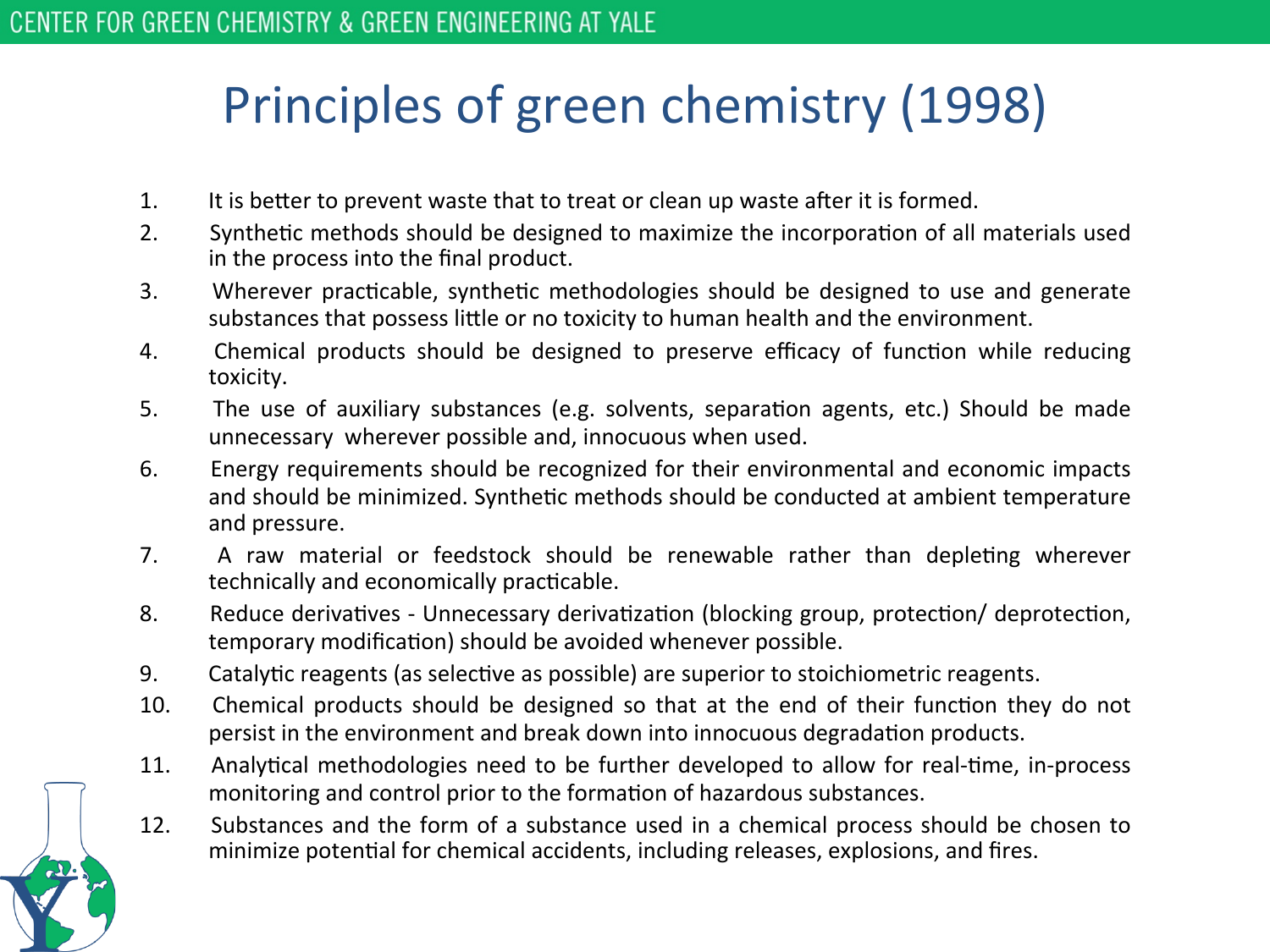

• Across the lifecycle: prevent waste, minimize energy and toxicity impacts

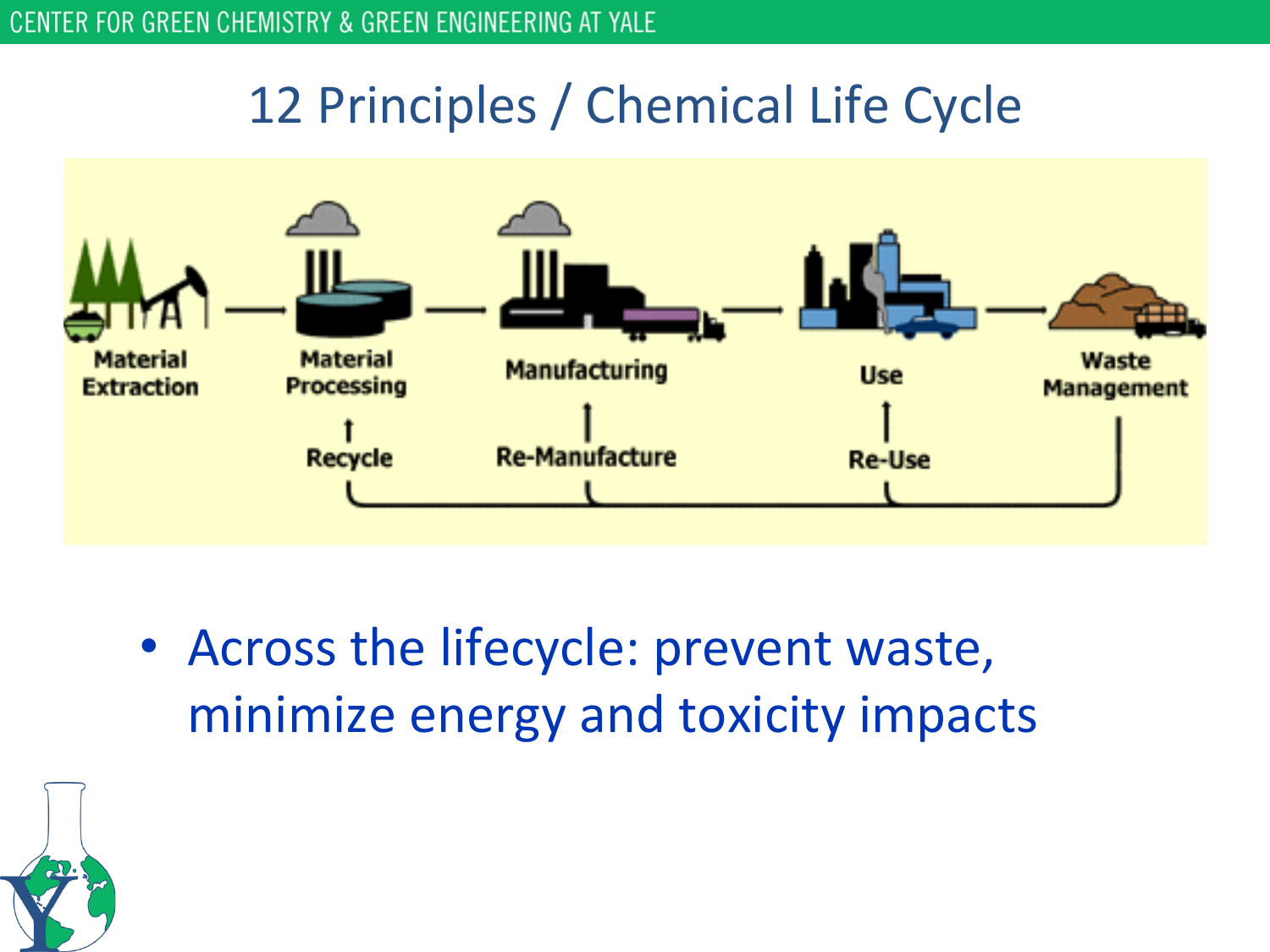

• Renewable resources

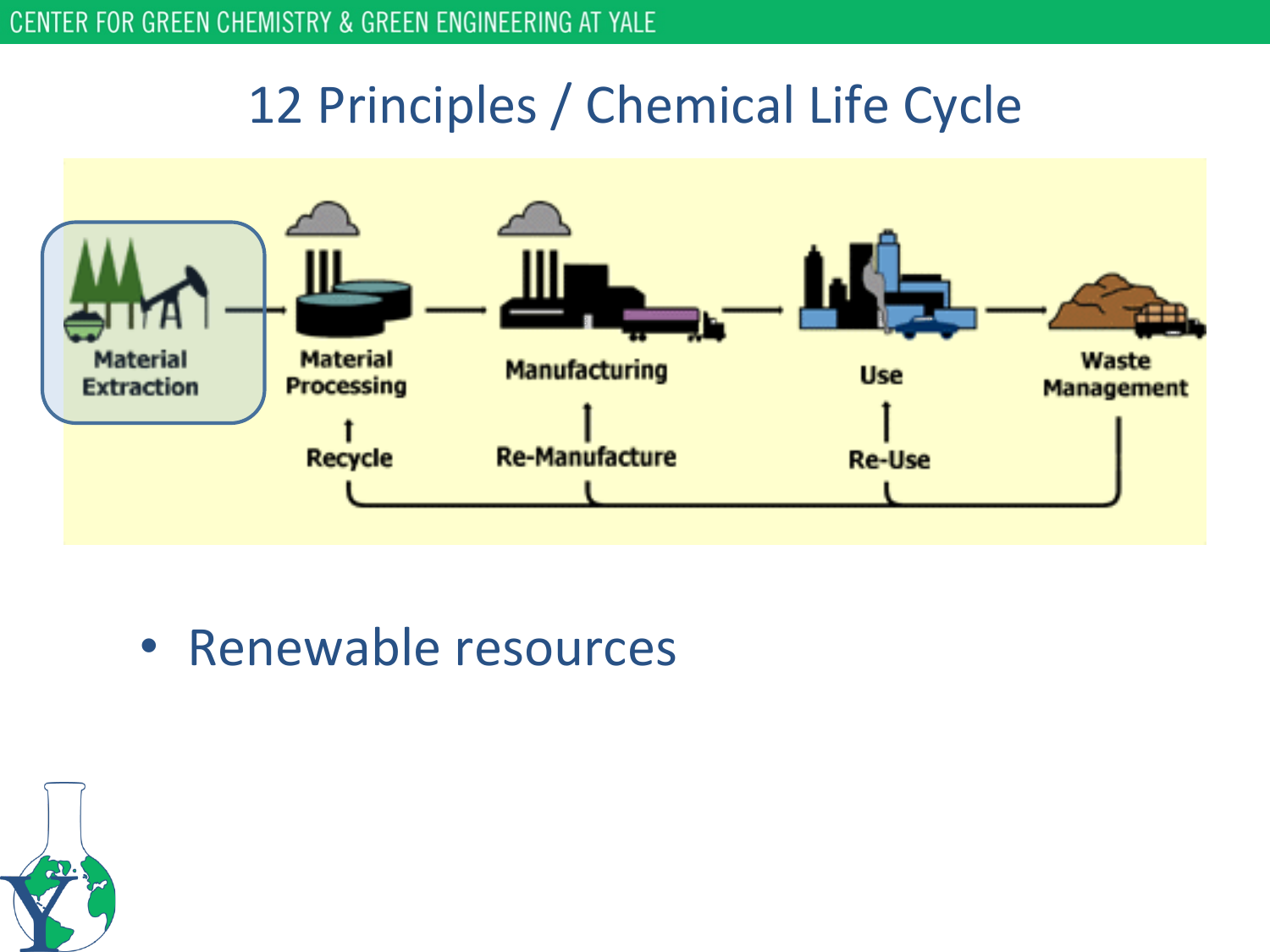

- Eliminating waste via atom economy, selective catalysts
- Alternative solvents (water,  $CO<sub>2</sub>$ , etc.)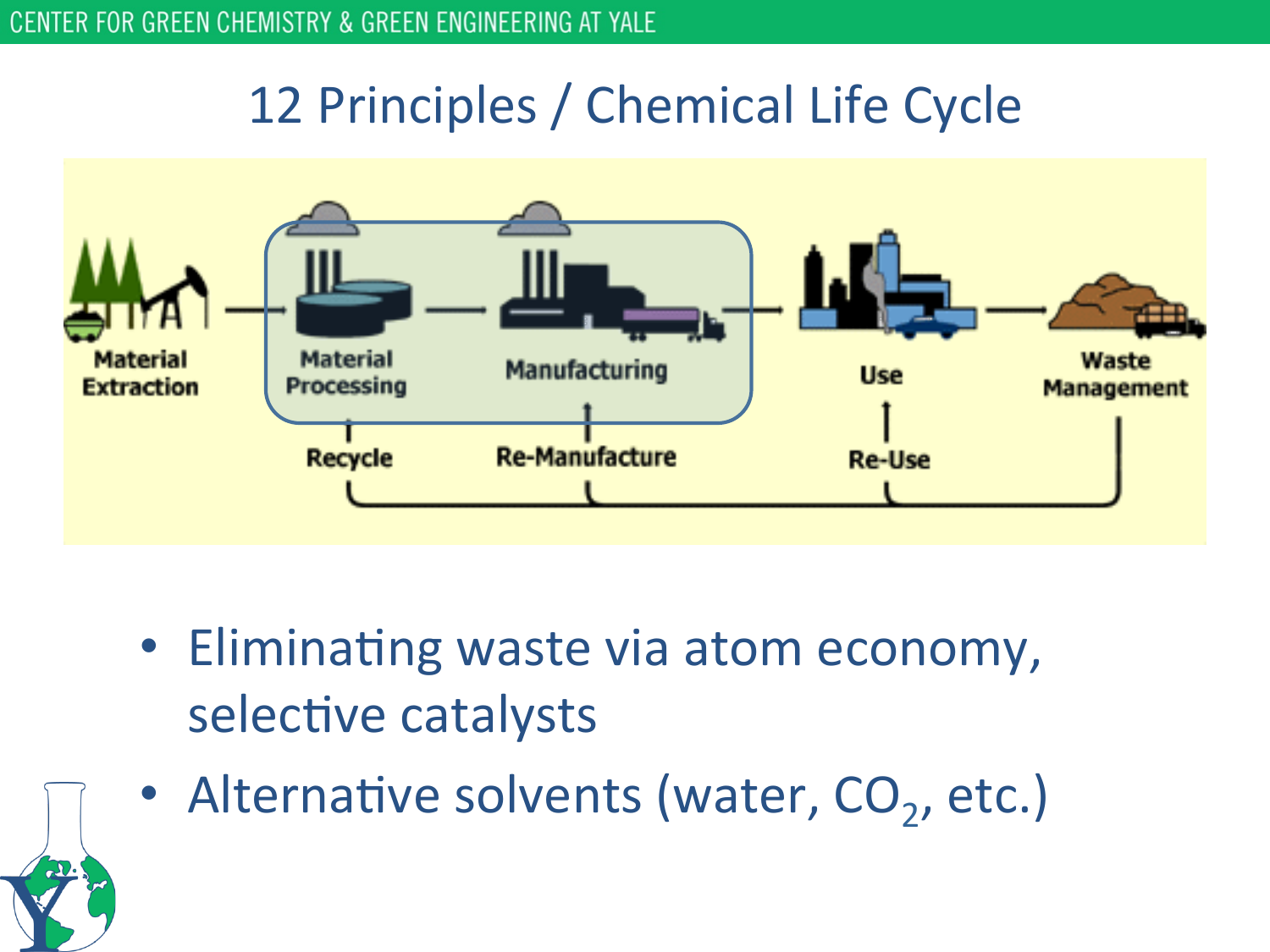

- If the product itself presents toxicological hazards?
- "Intentional use" / unintended consequences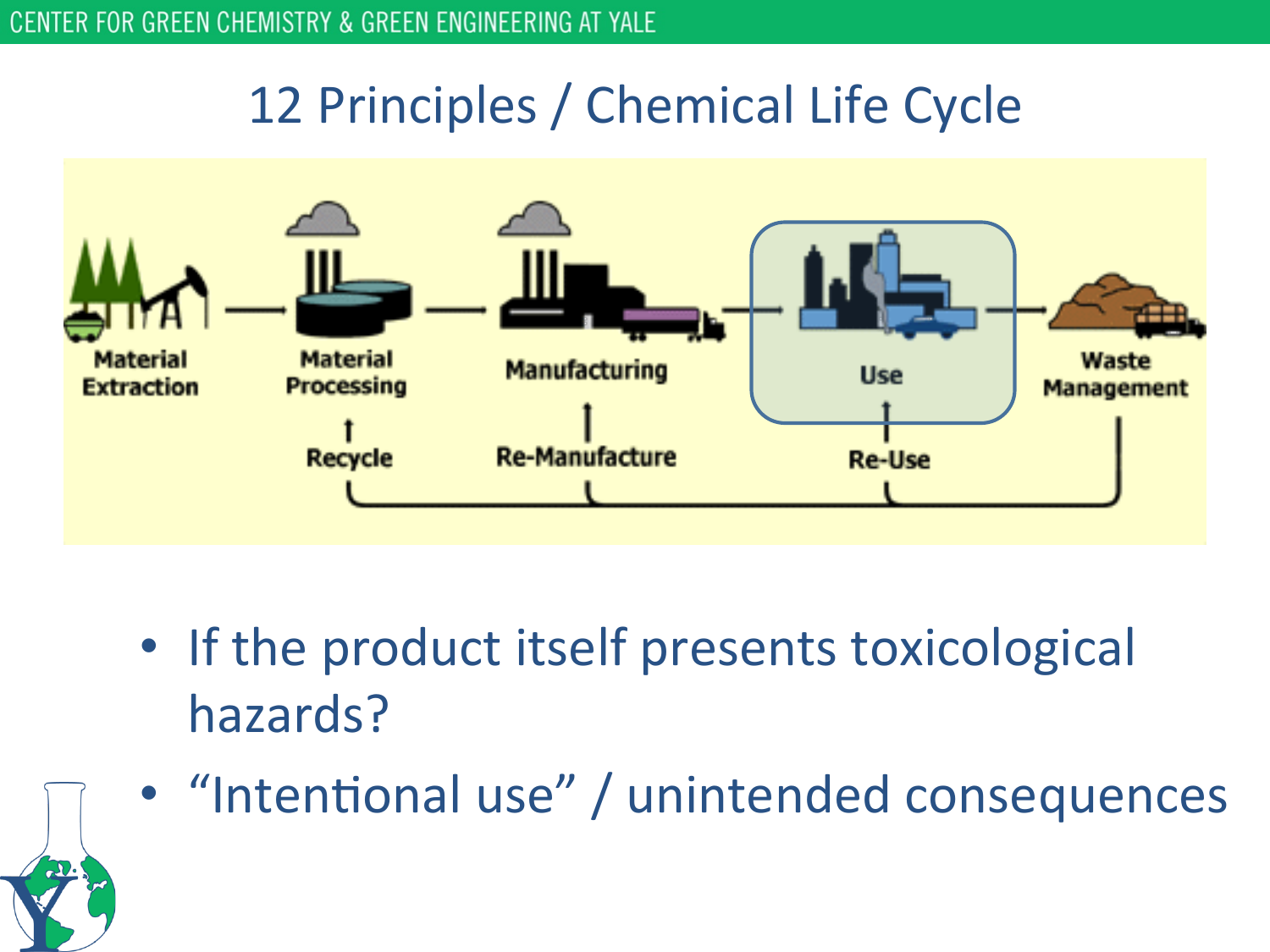# Life Cycle and Toxicological Hazards



• Design for biodegradation, identify metabolites 

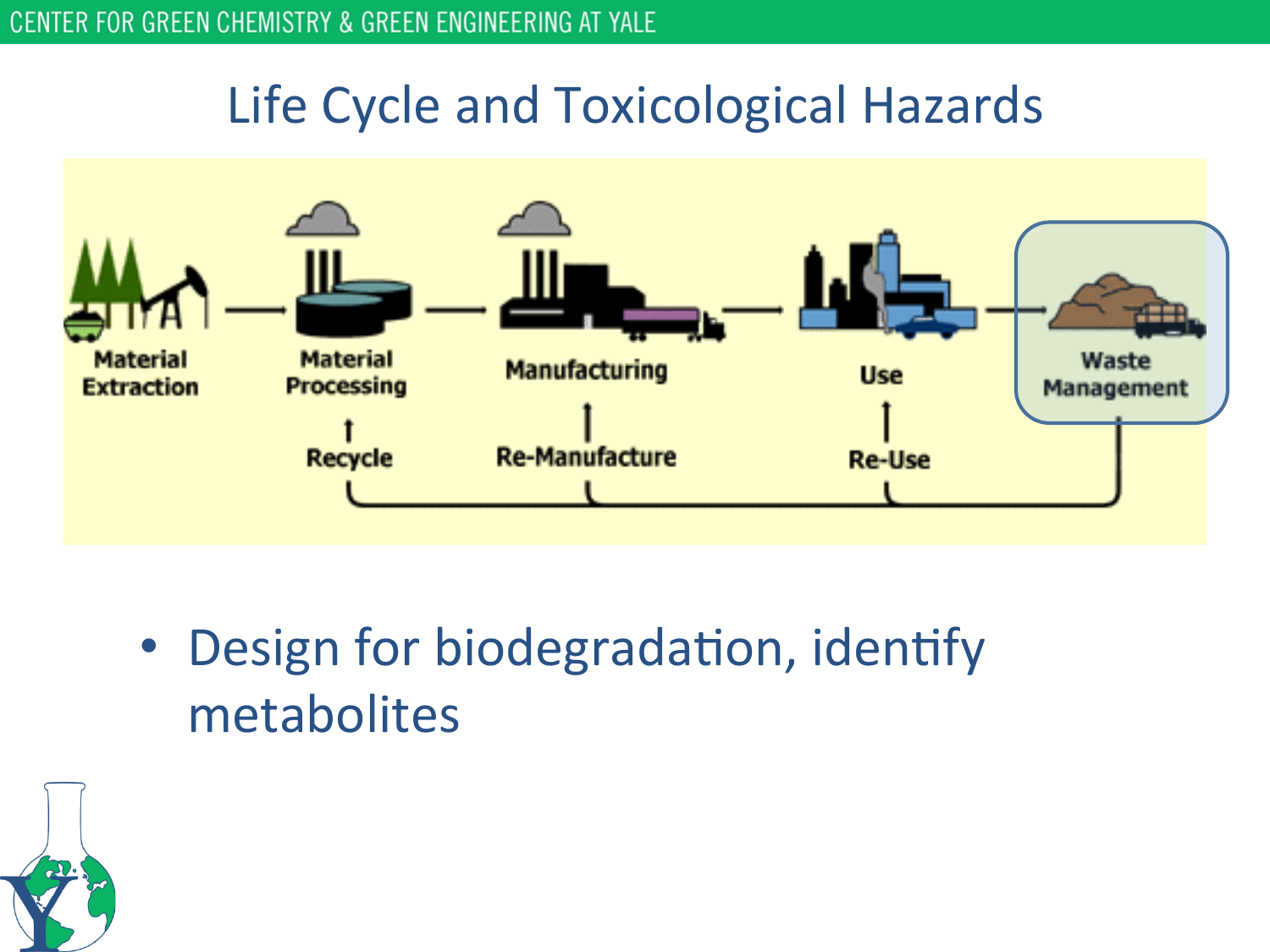# Green chemistry: additional resources



*Green Chemistry*. Published by the Royal Society of Chemistry since 1999.



*Journal of Chemical Education* has been soliciting submissions related specifically to green chemistry for more than a decade.



*ChemSusChem*. Published by Wiley since 2008.



**Green Chemistry Letters &** *Reviews.* Published by Taylor & Francis since 2008.



Coming soon: *ACS Sustainable Chemistry & Engineering*; *Current Green Chemistry* (Bentham)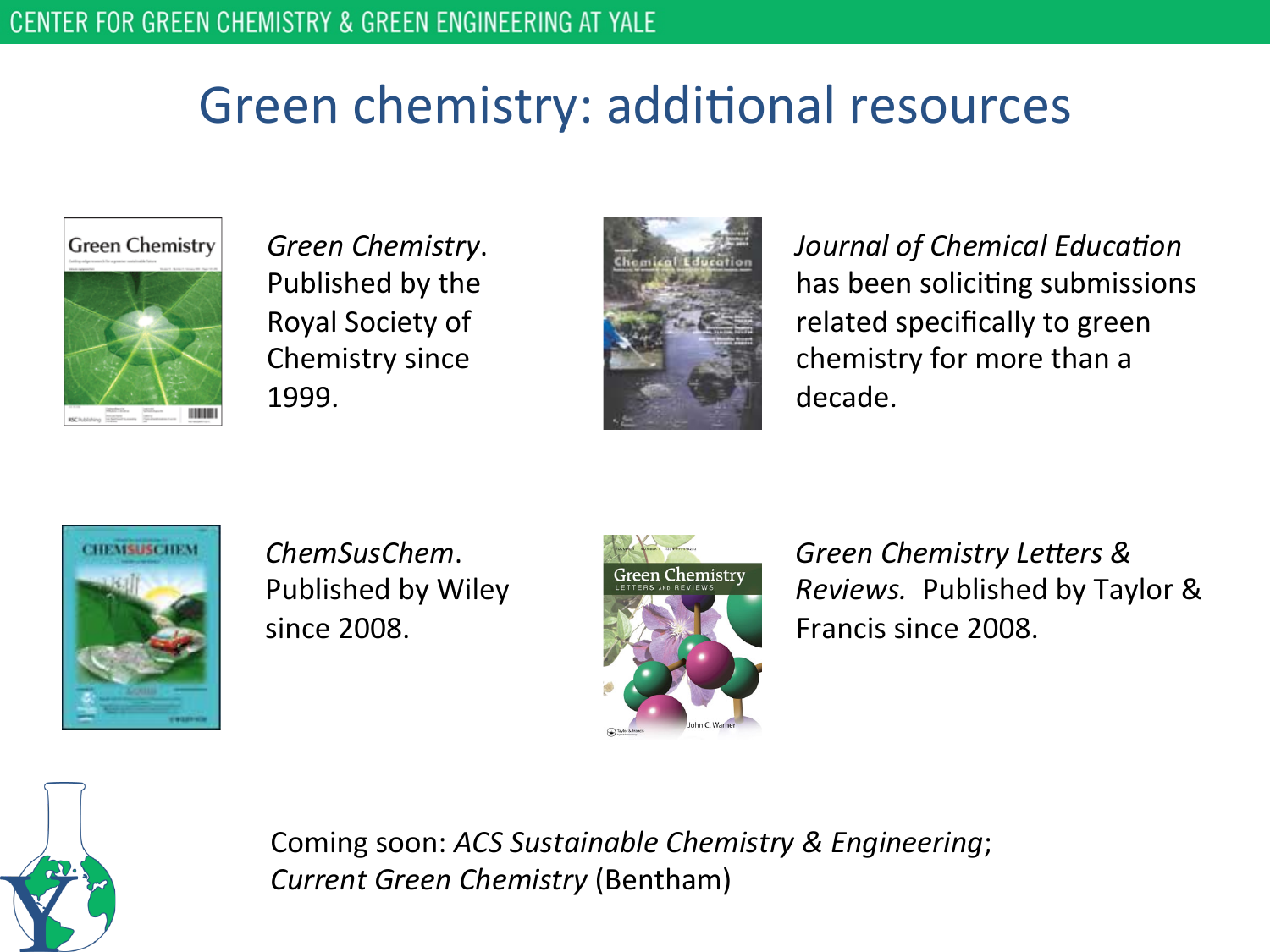# Presidential Green Chemistry Challenge Awards





**Presidential Green Chemistry Challenge** 

**Award Recipients** 1996-2011



- **Small Business**
- Academic
- Industry / greener synthetic pathways
- Industry / greener reaction conditions
- Industry / design of greener chemicals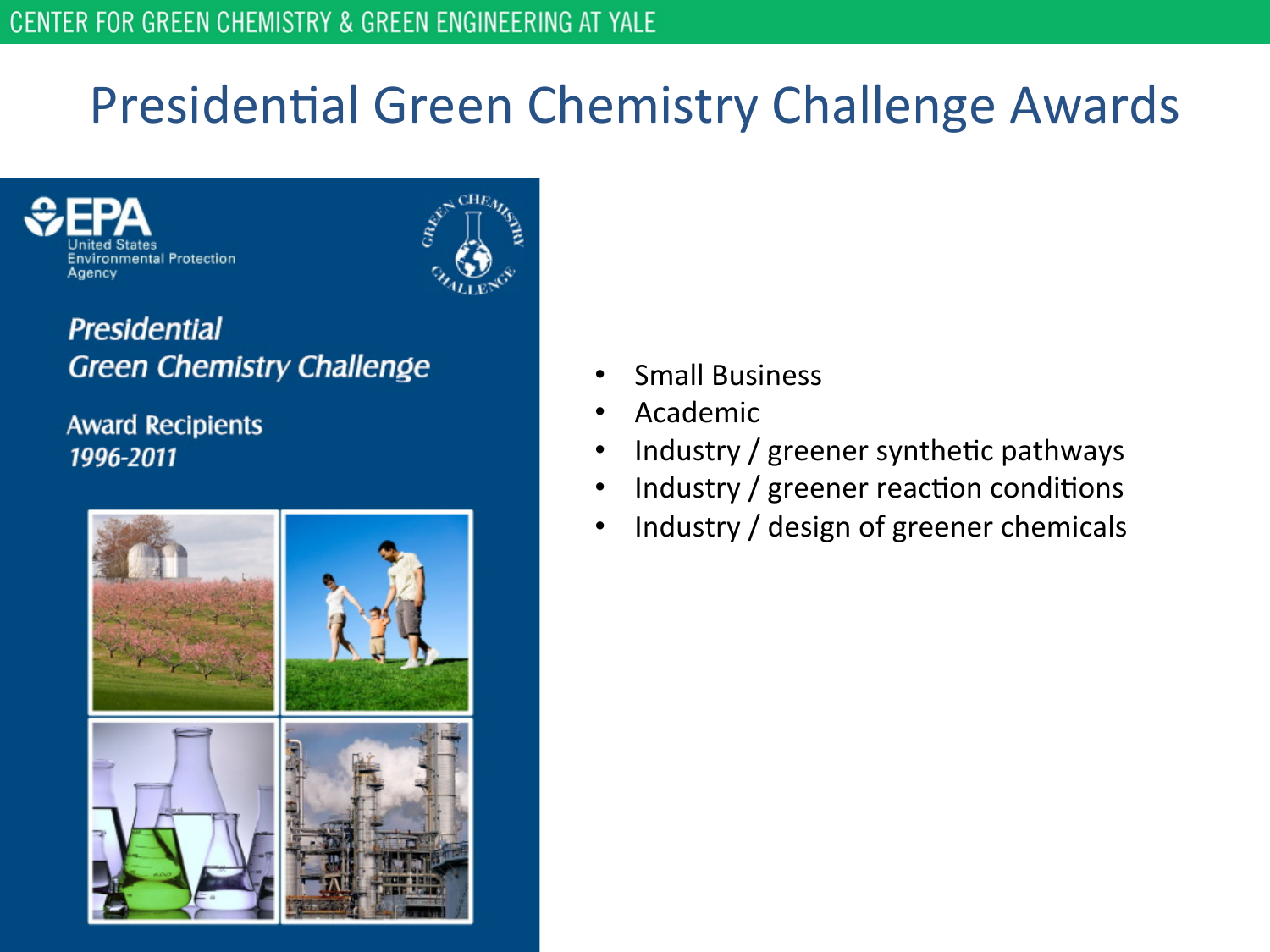# Safer alternatives through innovation



h^p://greenchem.uoregon.edu/Pages/MapDisplay.php